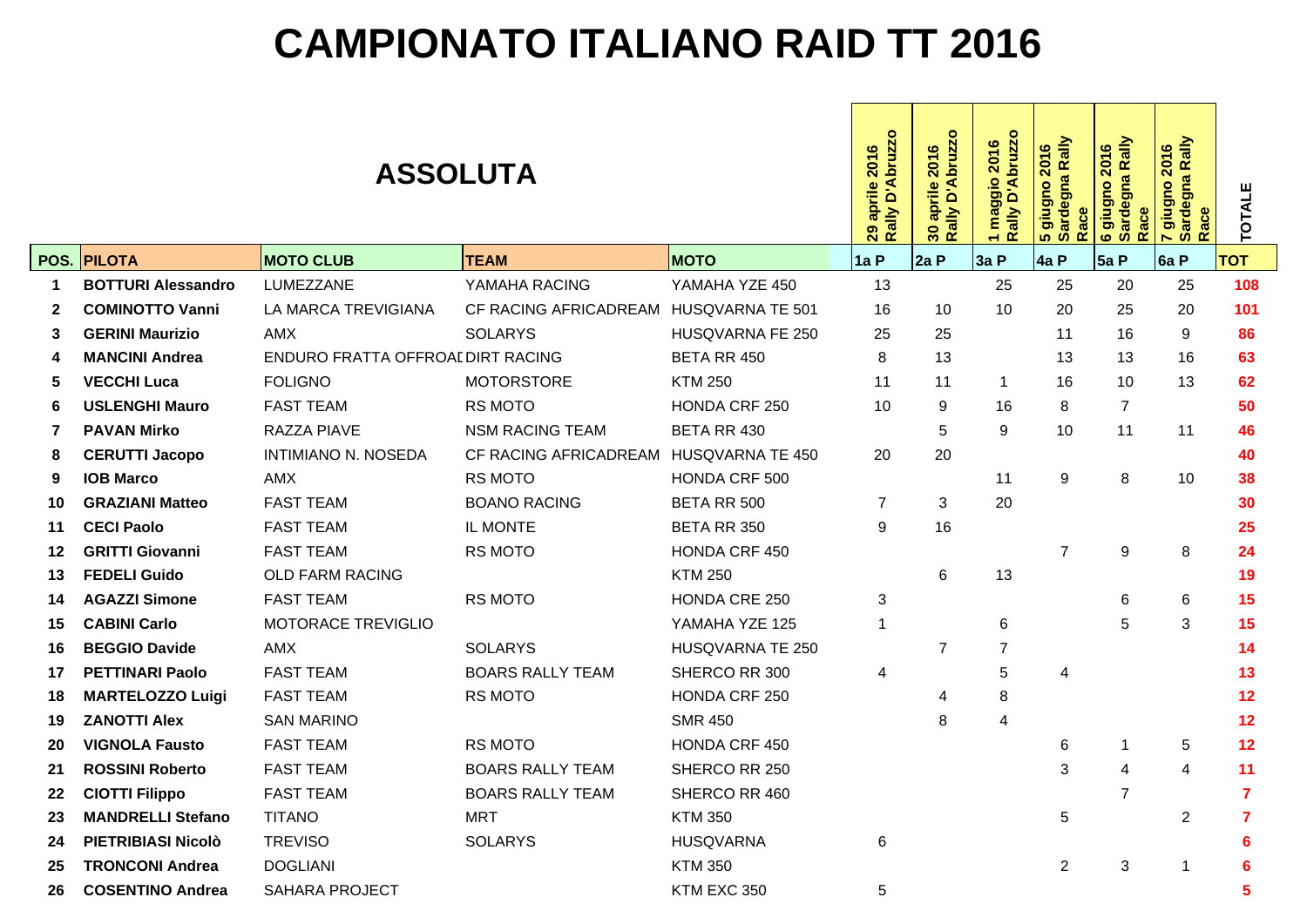| 27 | <b>LOMBARDI Michele</b>  | <b>TREVISO</b>            |                         | TM 144        |  |  | 3            |
|----|--------------------------|---------------------------|-------------------------|---------------|--|--|--------------|
| 28 | <b>FADDA Alessandro</b>  | FAST TEAM                 | <b>BOARS RALLY TEAM</b> | <b>SHERCO</b> |  |  | $\mathbf{2}$ |
| 29 | <b>LUCCHESE Manuel</b>   | <b>COLLEFERRO</b>         |                         | YAMAHA 450    |  |  | $\mathbf{2}$ |
| 30 | <b>BENETTI Fabio</b>     | FAST TEAM                 |                         | HONDA CRF 250 |  |  | $\mathbf{2}$ |
| 31 | <b>BERZIGOTTI Davide</b> | ACERBOLI                  | <b>MRT</b>              | KTM EXC 300   |  |  | $\mathbf{2}$ |
| 32 | <b>BARBIERI Roberto</b>  | <b>GOLDEN TYRE RACING</b> | PRO-AL                  | HONDA CRF 500 |  |  |              |
| 33 | <b>MENDOTTI Paolo</b>    | <b>FIX RACING</b>         | <b>MRT</b>              | KTM 300       |  |  |              |
|    |                          |                           |                         |               |  |  |              |

| <b>CLASSE RT F</b> |                                     |                        |             |                |       | <u>ဖ</u><br>0<br>$\bar{c}$ | $\frac{6}{5}$<br>$\overline{\mathbf{S}}$<br>ā<br>ם פ<br>€ | ₹<br>$\circ$<br>క్ | 016<br>Rally<br>ശ | ≧<br>$\frac{6}{5}$<br>$\bf \hat{S}$ |            |
|--------------------|-------------------------------------|------------------------|-------------|----------------|-------|----------------------------|-----------------------------------------------------------|--------------------|-------------------|-------------------------------------|------------|
|                    | POS. PILOTA                         | <b>MOTO CLUB</b>       | <b>TEAM</b> | <b>MOTO</b>    | ∣1a P | 2a P                       | 3a P                                                      | <b>4a P</b>        | 5a P              | 6a P                                | <b>TOT</b> |
| 1                  | <b>CABINI Raffaella</b>             | <b>MOTORACE</b>        |             | YAMAHA YZE 125 | 20    | 20                         | 25                                                        | 25                 | 25                | 25                                  | 140        |
| $2^{\circ}$        | <b>GHIONE Serena</b>                | <b>OLD FARM RACING</b> | MRT         | <b>KTM 250</b> | 25    | 25                         |                                                           |                    |                   |                                     | 50         |
| 3                  | <b>GHIRALDINI Anna</b>              | <b>OLD FARM RACING</b> |             | KTM EXC 250    |       | 13                         | 20                                                        |                    |                   |                                     | 33         |
| 4                  | <b>BRENZ VERCA Simona FAST TEAM</b> |                        |             | KTM EXC 125    |       | 16                         | 16                                                        |                    |                   |                                     | 32         |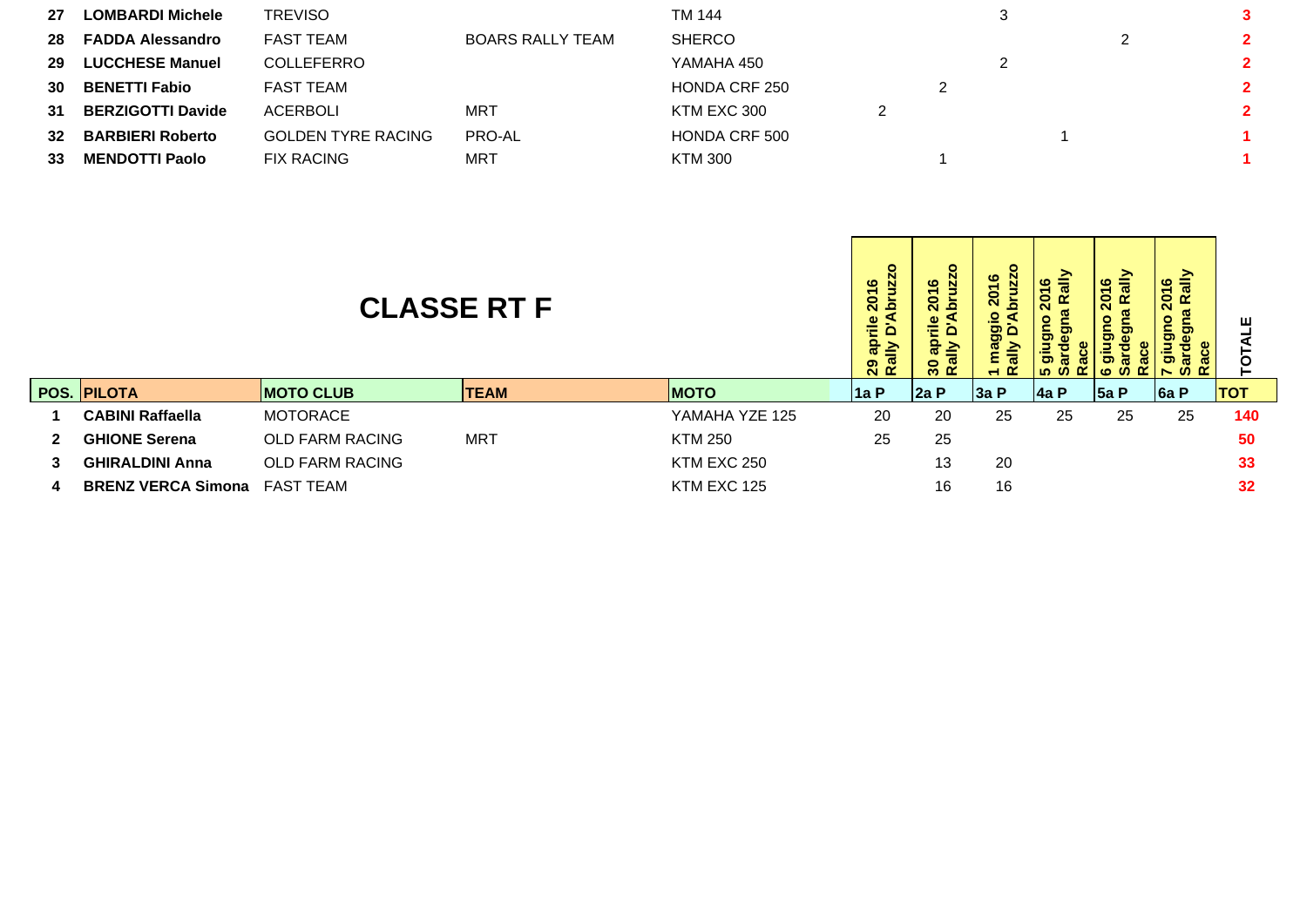|    | <b>CLASSE RT 1</b><br>POS. PILOTA |                           |                         |                         |                |                | 1 maggio 2016<br>Rally D'Abruzzo | 5 giugno 2016<br>Sardegna Rally<br>Race | gna Rally<br>2016<br>e giugno<br>Sardegna<br><b>Ra</b> | Rally<br>2016<br>ardegna<br>$\mathbf{e}$<br>T giugn<br>Sarde<br>Race | <b>TOTALE</b> |
|----|-----------------------------------|---------------------------|-------------------------|-------------------------|----------------|----------------|----------------------------------|-----------------------------------------|--------------------------------------------------------|----------------------------------------------------------------------|---------------|
|    |                                   | <b>MOTO CLUB</b>          | <b>TEAM</b>             | <b>MOTO</b>             | 1a P           | 2a P           | 3a P                             | 4a P                                    | 5aP                                                    | 6a P                                                                 | <b>TOT</b>    |
| 1  | <b>VECCHI Luca</b>                | <b>FOLIGNO</b>            | <b>MOTORSTORE</b>       | <b>KTM 250</b>          | 20             | 20             | 13                               | 25                                      | 25                                                     | 25                                                                   | 128           |
| 2  | <b>USLENGHI Mauro</b>             | <b>FAST TEAM</b>          | <b>RS MOTO</b>          | HONDA CRF 250           | 16             | 16             | 25                               | 20                                      | 20                                                     | 11                                                                   | 108           |
| 3  | <b>AGAZZI Simone</b>              | <b>FAST TEAM</b>          | <b>RS MOTO</b>          | <b>HONDA CRE 250</b>    | 13             | 5              | $\overline{7}$                   | 13                                      | 16                                                     | 20                                                                   | 74            |
| 4  | <b>ROSSINI Roberto</b>            | <b>FAST TEAM</b>          | <b>BOARS RALLY TEAM</b> | SHERCO RR 250           | 9              | 8              | 11                               | 16                                      | 11                                                     | 16                                                                   | 71            |
| 5  | <b>CABINI Carlo</b>               | <b>MOTORACE TREVIGLIO</b> |                         | YAMAHA YZE 125          | 11             | $\overline{7}$ | 16                               | 11                                      | 13                                                     | 13                                                                   | 71            |
| 6  | <b>PONTIGGIA Filippo</b>          | <b>FAST TEAM</b>          |                         | <b>KTM 250</b>          | $\overline{7}$ | 9              | 9                                | 10                                      | 10                                                     | 10                                                                   | 55            |
| 7  | <b>GERINI Maurizio</b>            | <b>AMX</b>                | <b>SOLARYS</b>          | <b>HUSOVARNA</b>        | 25             | 25             |                                  |                                         |                                                        |                                                                      | 50            |
| 8  | <b>MARTELOZZO Luigi</b>           | <b>FAST TEAM</b>          | <b>RS MOTO</b>          | HONDA CRF 250           |                | 13             | 20                               |                                         |                                                        |                                                                      | 33            |
| 9  | <b>CAVICCHI Alessandro</b>        | <b>DELLA SUPERBA</b>      | PRO-AL                  | <b>HUSQVARNA TE 125</b> | 3              |                |                                  | 9                                       | 9                                                      | 9                                                                    | 30            |
| 10 | <b>CARMIGNANI Daniele</b>         | <b>EMPOLI</b>             |                         | HONDA CRF 250           | $\overline{c}$ |                |                                  | 8                                       | 8                                                      | 8                                                                    | 26            |
| 11 | <b>BENETTI Fabio</b>              | <b>FAST TEAM</b>          |                         | HONDA CRF 250           |                | 11             | 10                               |                                         |                                                        |                                                                      | 21            |
| 12 | <b>ZANETTI Roberto</b>            | <b>AMX</b>                | <b>CO-MASTER</b>        | HONDA HM 250            | 10             | 10             |                                  |                                         |                                                        |                                                                      | 20            |
| 13 | <b>ZANZI Massimo</b>              | <b>BARACCA</b>            |                         | <b>KTM 250</b>          | 8              | 6              | 6                                |                                         |                                                        |                                                                      | 20            |
| 14 | <b>PRAZZOLI Massimo</b>           | <b>GOLDEN TYRE RACING</b> | PRO-AL                  | KTM EXC 250             | 5              | 4              | 8                                |                                         |                                                        |                                                                      | 17            |
| 15 | <b>FRASSINI Stefano</b>           | <b>ISOLA D'ELBA</b>       |                         | KTM EXC 250             | 6              | $\overline{1}$ | 5                                |                                         |                                                        |                                                                      | 12            |
| 16 | <b>CABINI Raffaella</b>           | MOTORACE TREVIGLIO        |                         | YAMAHA YZE 125          |                |                |                                  | 7                                       |                                                        |                                                                      |               |
| 17 | <b>MOLTENI Loris</b>              | <b>OGGIONO</b>            |                         | HONDA CRF 250           |                | 3              | 3                                |                                         |                                                        |                                                                      | 6             |
| 18 | <b>VEROTTA Matteo</b>             | <b>BELLINZAGO</b>         |                         | <b>KTM 250</b>          |                |                | 4                                |                                         |                                                        |                                                                      |               |
| 19 | <b>DESSI Marzio</b>               | <b>FAST TEAM</b>          |                         | KTM EXC 125             | 4              |                |                                  |                                         |                                                        |                                                                      |               |
| 20 | <b>MAGNINI Bernardo</b>           | A.M. COLLI FIORENTINI     |                         | YAMAHA WR 250           |                | $\overline{2}$ | $\overline{\mathbf{c}}$          |                                         |                                                        |                                                                      |               |
| 21 | <b>CALANDRINI Giovanni</b>        | <b>FOLIGNO</b>            |                         | YAMAHA WR 250           |                |                |                                  |                                         |                                                        |                                                                      |               |
| 22 | <b>PEDEMONTE Angelo</b>           | <b>MODIGLIANA</b>         |                         | SHERCO RR 250           | 1              |                |                                  |                                         |                                                        |                                                                      |               |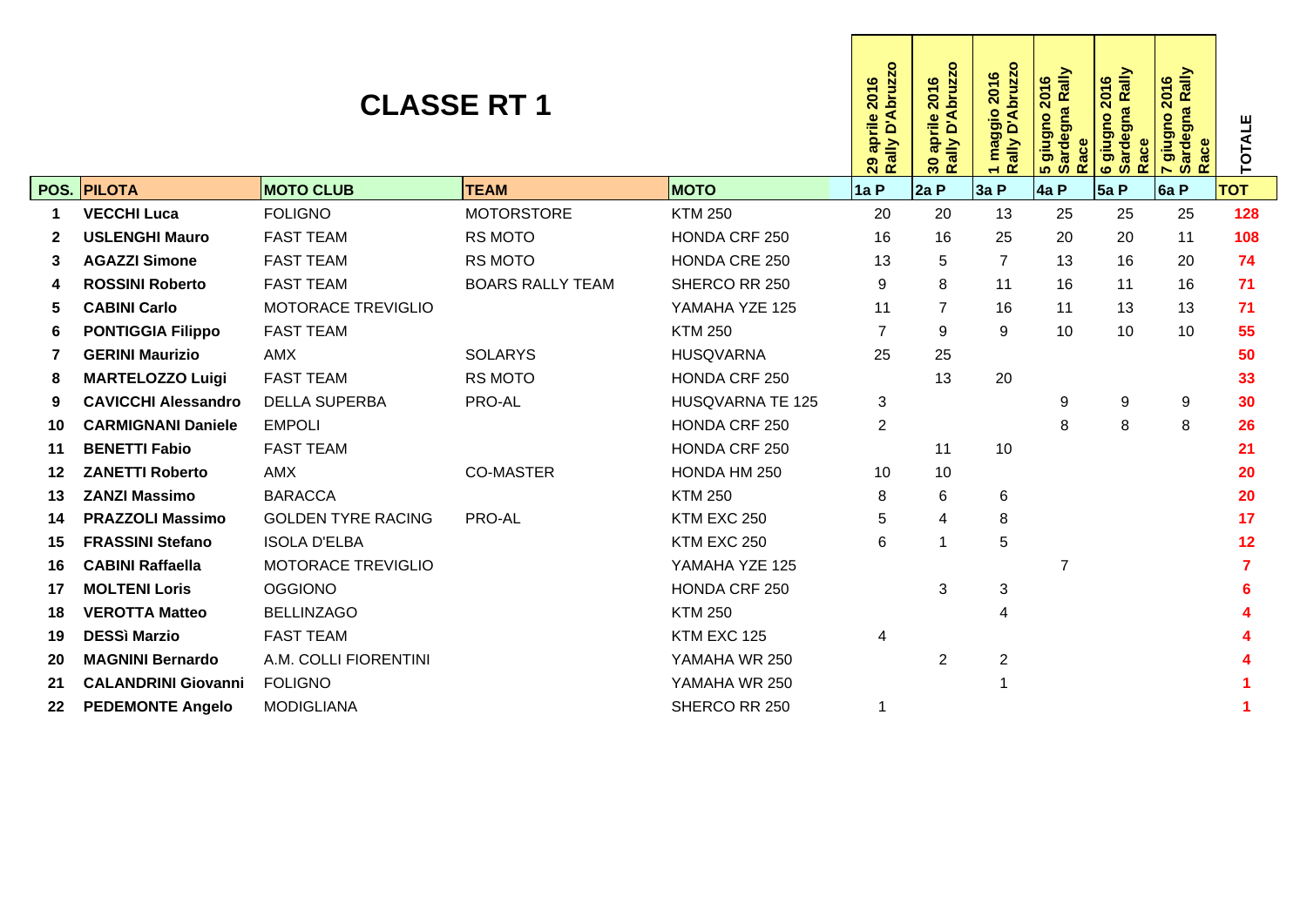|    |                           | <b>CLASSE RT 2</b>               |                         | Rally D'Abruzzo<br>2016<br>aprile<br>29 | Rally D'Abruzzo<br>2016<br>aprile<br>30 | maggio 2016<br>Rally D'Abruzzo<br>1 mag<br>Rally | <mark>5 giugno 2016</mark><br>Sardegna Rally<br>Race | 6 giugno 2016<br>Sardegna Rally<br>Race | ' giugno 2016<br>Sardegna Rally<br>ace<br>$\blacktriangleright$<br>ທີ | <b>TOTALE</b>  |            |
|----|---------------------------|----------------------------------|-------------------------|-----------------------------------------|-----------------------------------------|--------------------------------------------------|------------------------------------------------------|-----------------------------------------|-----------------------------------------------------------------------|----------------|------------|
|    | POS. PILOTA               | <b>MOTO CLUB</b>                 | <b>TEAM</b>             | <b>MOTO</b>                             | 1a P                                    | 2aP                                              | 3aP                                                  | 4a P                                    | 5aP                                                                   | 6a P           | <b>TOT</b> |
|    | <b>BOTTURI Alessandro</b> | LUMEZZANE                        | YAMAHA RACING           | YAMAHA YZE 450                          | 20                                      | 3                                                | 25                                                   | 25                                      | 25                                                                    | 25             | 123        |
|    | <b>MANCINI Andrea</b>     | ENDURO FRATTA OFFROALDIRT RACING |                         | BETA RR 450                             | 13                                      | 16                                               | 5                                                    | 20                                      | 16                                                                    | 20             | 90         |
|    | <b>PAVAN Mirko</b>        | RAZZA PIAVE                      | <b>NSM RACING TEAM</b>  | BETA RR 430                             | 10                                      | 9                                                | 16                                                   | 13                                      | 13                                                                    | 16             | 77         |
|    | <b>CERUTTI Jacopo</b>     | INTIMIANO N. NOSEDA              | CF RACING AFRICADREAM   | HUSQVARNA TE 450                        | 25                                      | 25                                               |                                                      |                                         |                                                                       |                | 50         |
|    | <b>GERINI Maurizio</b>    | AMX                              | <b>SOLARYS</b>          | <b>HUSQVARNA</b>                        |                                         |                                                  |                                                      | 16                                      | 20                                                                    | 13             | 49         |
|    | <b>TRONCONI Andrea</b>    | <b>DOGLIANI</b>                  |                         | <b>KTM 350</b>                          | 3                                       | 8                                                | 4                                                    | 8                                       | 10                                                                    | 8              | 41         |
|    | <b>MANDRELLI Stefano</b>  | <b>TITANO</b>                    | MRT                     | <b>KTM 350</b>                          | 8                                       | 4                                                | 6                                                    | 9                                       | 5                                                                     | 9              | 41         |
| 8  | <b>CECI Paolo</b>         | <b>FAST TEAM</b>                 | IL MONTE                | BETA RR 350                             | 16                                      | 20                                               |                                                      |                                         |                                                                       |                | 36         |
|    | <b>GRITTI Giovanni</b>    | <b>FAST TEAM</b>                 | <b>RS MOTO</b>          | HONDA CRF 450                           |                                         |                                                  | 3                                                    | 11                                      | 11                                                                    | 11             | 36         |
| 10 | <b>VIGNOLA Fausto</b>     | <b>FAST TEAM</b>                 |                         | HONDA CRF 450                           | 7                                       |                                                  |                                                      | 10                                      | 8                                                                     | 10             | 35         |
| 11 | <b>FEDELI Guido</b>       | <b>OLD FARM RACING</b>           |                         | <b>KTM 250</b>                          |                                         | 10                                               | 20                                                   |                                         |                                                                       |                | 30         |
| 12 | <b>LUCCHESE Manuel</b>    | <b>COLLEFERRO</b>                |                         | YAMAHA WR 450                           | 9                                       | $\overline{7}$                                   | 9                                                    |                                         |                                                                       |                | 25         |
| 13 | <b>BEGGIO Davide</b>      | AMX                              | <b>SOLARYS</b>          | HUSQVARNA TE 250                        |                                         | 11                                               | 13                                                   |                                         |                                                                       |                | 24         |
| 14 | <b>ZANOTTI Alex</b>       | <b>SAN MARINO</b>                |                         | <b>SMR 450</b>                          |                                         | 13                                               | 11                                                   |                                         |                                                                       |                | 24         |
| 15 | <b>COLOMBO Antonio</b>    |                                  | <b>BOARS RALLY TEAM</b> | SHERCO 450                              |                                         |                                                  |                                                      | 6                                       | $\overline{7}$                                                        | $\overline{7}$ | 20         |
| 16 | <b>COSENTINO Andrea</b>   | <b>SAHARA PROJECT</b>            |                         | KTM EXC 350                             | 11                                      | 6                                                |                                                      |                                         |                                                                       |                | 17         |
| 17 | <b>ZANZI Roberto</b>      | <b>BARACCA</b>                   | <b>MRT</b>              | <b>KTM 350</b>                          | 4                                       | 5                                                | 8                                                    |                                         |                                                                       |                | 17         |
| 18 | <b>RIVA Mattia</b>        | <b>ENDUROLOGY</b>                |                         | KTM EXC 450                             |                                         |                                                  |                                                      | 5                                       | 6                                                                     | 5              | 16         |
| 19 | <b>FADDA Alessandro</b>   | <b>FAST TEAM</b>                 | <b>BOARS RALLY TEAM</b> | SHERCO RR 300                           |                                         |                                                  |                                                      |                                         | 9                                                                     | 6              | 15         |
| 20 | <b>FADDA Alessandro</b>   | <b>FAST TEAM</b>                 | <b>BOARS RALLY TEAM</b> | SHERCO RR 450                           | 5                                       |                                                  |                                                      | 7                                       |                                                                       |                | 12         |
| 21 | <b>BERTOLDI Alberto</b>   | <b>OLD FARM RACING</b>           |                         | HUSQVARNA 450                           |                                         |                                                  |                                                      | 4                                       | 3                                                                     | 4              | 11         |
| 22 | <b>LOMBARDI Michele</b>   | <b>TREVISO</b>                   |                         | <b>TM 144</b>                           |                                         |                                                  | 10                                                   |                                         |                                                                       |                | 10         |
| 23 | <b>VITALI Riccardo</b>    | PESARO MUSEUM                    |                         | HUSQVARNA 450                           |                                         |                                                  |                                                      | 3                                       | 4                                                                     | 3              | 10         |
| 24 | <b>CALESINI Sandro</b>    | AMX                              | <b>COMASTER</b>         | KTM EXC 350                             | 6                                       |                                                  | -1                                                   |                                         |                                                                       |                |            |
| 25 | <b>VALSECCHI Stefano</b>  | <b>FAST TEAM</b>                 |                         | HUSQVARNA FE 350                        |                                         |                                                  | 7                                                    |                                         |                                                                       |                |            |
| 26 | <b>ZECCA Giovanni</b>     |                                  |                         | KTM EXC 450                             |                                         |                                                  |                                                      | 2                                       | 2                                                                     |                |            |
| 27 | <b>PIVA Emanuele</b>      | LA MARCA TREVIGIANA              |                         | YAMAHA WR 450                           |                                         |                                                  |                                                      |                                         | -1                                                                    | $\overline{2}$ |            |
| 28 | <b>CONTARIN Fabrizio</b>  | DUE RUOTE CLASSICHE              | <b>DRIFT RACING</b>     | HONDA CRF 450                           |                                         |                                                  | 2                                                    |                                         |                                                                       |                |            |
| 29 | <b>MATTIAUDA Enzo</b>     | OFF ROAD 2000                    |                         | HUSQVARNA 450                           |                                         | 2                                                |                                                      |                                         |                                                                       |                |            |
| 30 | <b>FESANI Andrea</b>      | <b>FAST TEAM</b>                 |                         | SHERCO RR 300                           | $\overline{c}$                          |                                                  |                                                      |                                         |                                                                       |                |            |
| 31 | <b>FRATICELLI Enrico</b>  | COLLEFERRO                       |                         | BETA RR 450                             |                                         |                                                  |                                                      |                                         |                                                                       |                |            |
| 32 | <b>ZORLONI Alberto</b>    | <b>PARINI</b>                    |                         | YAMAHA WR 450                           |                                         |                                                  |                                                      |                                         |                                                                       |                |            |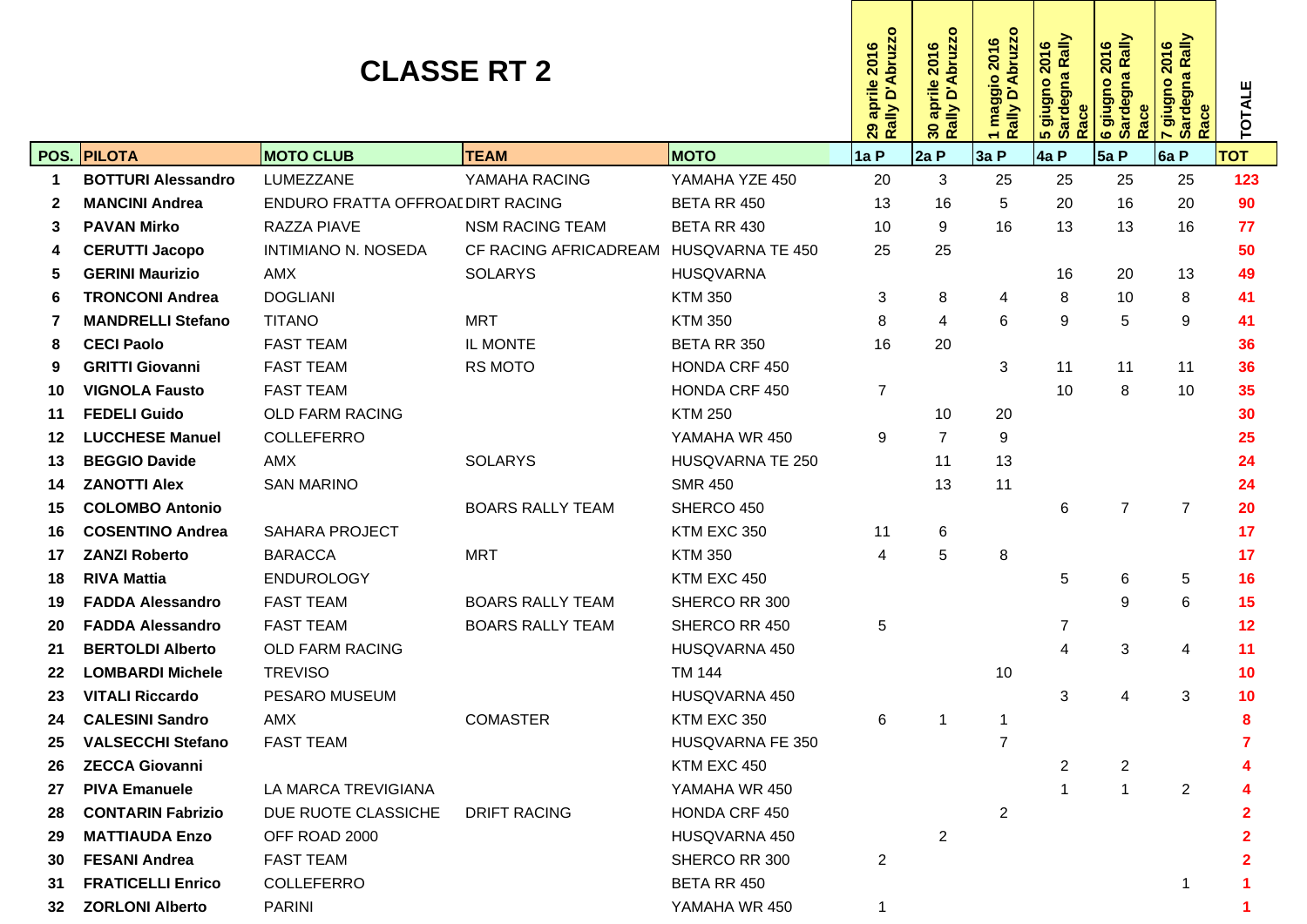|    |                                          |                                | 2016<br>aprile<br>ò<br>ally<br>29<br>$\alpha$ | D'Abruzz<br>2016<br>aprile<br>Rally<br>30 | 1 maggio 2016<br>Rally D'Abruzzo | ardegna Rally<br>2016<br>s giugno<br>Sardegna<br>ace<br>$\alpha$ | Rally<br>2016<br>egna<br><b>oubnib</b> 9<br>Sarde<br>Race | ardegna Rally<br>2016<br>giugno<br>ace<br>$\alpha$<br><u>ທ</u><br>$\overline{ }$ | TOTALE         |                |            |
|----|------------------------------------------|--------------------------------|-----------------------------------------------|-------------------------------------------|----------------------------------|------------------------------------------------------------------|-----------------------------------------------------------|----------------------------------------------------------------------------------|----------------|----------------|------------|
|    | <b>POS. PILOTA</b>                       | <b>MOTO CLUB</b>               | <b>TEAM</b>                                   | <b>MOTO</b>                               | 1a P                             | 2aP                                                              | 3a P                                                      | 4a P                                                                             | 5a P           | 6a P           | <b>TOT</b> |
| 1  | <b>COMINOTTO Vanni</b>                   | LA MARCA TREVIGIANA            | CF RACING AFRICADREAM HUSQVARNA TE 501        |                                           | 25                               | 25                                                               | 16                                                        | 25                                                                               | 25             | 25             | 141        |
| 2  | <b>IOB Marco</b>                         | <b>AMX</b>                     | <b>RS MOTO</b>                                | HONDA CRF 500                             | 6                                | 4                                                                | 20                                                        | 20                                                                               | 20             | 20             | 90         |
| 3  | <b>CIOTTI Filippo</b>                    | <b>FAST TEAM</b>               | <b>BOARS RACING TEAM</b>                      | SHERCO RR 460                             | $\overline{7}$                   | 11                                                               | 8                                                         | 11                                                                               | 16             | 16             | 69         |
| 4  | <b>PETTINARI Paolo</b>                   | <b>FAST TEAM</b>               | <b>BOARS RALLY TEAM</b>                       | SHERCO RR 300                             | 13                               | $\mathbf 1$                                                      | 13                                                        | 16                                                                               | 13             | 13             | 69         |
| 5  | <b>GRAZIANI Matteo</b>                   | <b>FAST TEAM</b>               | <b>BOANO RACING</b>                           | BETA RR 500                               | 20                               | 20                                                               | 25                                                        |                                                                                  |                |                | 65         |
| 6  | <b>BARBIERI Roberto</b>                  | <b>GOLDEN TYRE RACING</b>      | PRO-AL                                        | HONDA CRF 500                             | 10                               | 10                                                               | $\overline{2}$                                            | 13                                                                               | $\overline{7}$ | 10             | 52         |
| 7  | <b>CUCCHI Cristian</b>                   | <b>TITANO</b>                  | <b>MRT</b>                                    | KTM ECX 500                               | 4                                | 9                                                                |                                                           | 10                                                                               | 11             | 11             | 45         |
| 8  | <b>GIUSTI Niki</b>                       | <b>VERSILIA CORSE</b>          | <b>DIRT RACING</b>                            | BETA RR 500                               | 8                                |                                                                  | 5                                                         | 9                                                                                | 10             | $\overline{7}$ | 39         |
| 9  | <b>MENDOTTI Paolo</b>                    | <b>FIX RACING</b>              | <b>MRT</b>                                    | <b>KTM 300</b>                            | 9                                | 16                                                               | 9                                                         |                                                                                  |                |                | 34         |
| 10 | <b>DEL CONTE Jacopo</b>                  | RAZZA PIAVE                    | <b>NSM RACING TEAM</b>                        | BETA RR 300                               | $\overline{2}$                   |                                                                  | 4                                                         | 8                                                                                | 8              | 8              | 30         |
| 11 | PIETRIBIASI Nicolò                       | <b>TREVISO</b>                 | <b>SOLARYS</b>                                | <b>HUSQVARNA</b>                          | 16                               | 13                                                               |                                                           |                                                                                  |                |                | 29         |
| 12 | <b>BERZIGOTTI Davide</b>                 | <b>ACERBOLI</b>                | <b>MRT</b>                                    | KTM EXC 300                               | 11                               | 6                                                                | 11                                                        |                                                                                  |                |                | 28         |
| 13 | <b>SALUCCI Domenico</b>                  | <b>ACERBOLI</b>                | <b>MRT</b>                                    | KTM EXC 300                               |                                  |                                                                  | 3                                                         | $\overline{7}$                                                                   | 9              | 9              | 28         |
| 14 | <b>PONZI Livio</b>                       | BI&TI                          | PIERPAOLI                                     | KTM EXC 300                               |                                  |                                                                  |                                                           | 5                                                                                | 5              | 6              | 16         |
| 15 | <b>MIOTTO Mirco</b>                      | <b>RAZZA PIAVE</b>             | <b>NSM RACING TEAM</b>                        | BETA RR 490                               |                                  |                                                                  |                                                           | 6                                                                                | 6              | 4              | 16         |
| 16 | <b>PIETRONI Matteo</b>                   | VALDERA                        |                                               | BETA RR 500                               |                                  | 8                                                                | $\overline{7}$                                            |                                                                                  |                |                | 15         |
| 17 | <b>GOI Mirco</b>                         | <b>CROSTOLO</b>                |                                               | BETA RR 300                               |                                  | 3                                                                | 10                                                        |                                                                                  |                |                | 13         |
| 18 | PEGORARO Luciano Mar VALDIBURE PISTOIESI |                                | <b>DIRT RACING</b>                            | BETA RR 490                               |                                  |                                                                  |                                                           | $\overline{4}$                                                                   | 3              | 5              | 12         |
| 19 | <b>MONALDI Cristian</b>                  | <b>TITANO</b>                  | <b>MRT</b>                                    | KTM EXC 500                               | 5                                |                                                                  | 6                                                         |                                                                                  |                |                | 11         |
| 20 | <b>BANDINELLI Dario</b>                  | DUE DUE DUE                    |                                               | BETA RR 490                               |                                  |                                                                  |                                                           | 3                                                                                | 4              | $\overline{2}$ | 9          |
| 21 | <b>PROCACCINI Emilio</b>                 | <b>D'IPPOLITO RACING SPORT</b> |                                               | BETA RR 300                               |                                  | 7                                                                |                                                           |                                                                                  |                |                | 7          |
| 22 | <b>MARINELLO Luca</b>                    | LA MARCA TREVIGIANA            |                                               | BETA RR 500                               |                                  |                                                                  |                                                           | $\overline{2}$                                                                   | $\overline{2}$ | 3              | 7          |
| 23 | <b>SCARPELLI Niccolò</b>                 | <b>COSTA ETRUSCA</b>           |                                               | BETA RR 300                               |                                  | 5                                                                |                                                           |                                                                                  |                |                |            |
| 24 | <b>CANDIDA Stefano</b>                   | <b>TEAM ALBATROS</b>           |                                               | KTM EXC 500                               | $\sqrt{3}$                       |                                                                  |                                                           |                                                                                  |                |                |            |
| 25 | <b>BATTISTONI Daniele</b>                | COLLEFERRO                     |                                               | KTM EXC 300                               |                                  |                                                                  |                                                           | 1                                                                                |                |                |            |
| 26 | <b>PALMA Michele</b>                     | PONTE S.GIOVANNI               |                                               | BETA RR 525                               |                                  | $\overline{2}$                                                   |                                                           |                                                                                  |                |                |            |
| 27 | <b>BONATO Roberto</b>                    | <b>VIREX PADOVA</b>            |                                               | KTM EXC 300                               |                                  |                                                                  |                                                           |                                                                                  |                |                |            |
| 28 | <b>DI VINCENZO Fabrizio</b>              | <b>SAHARA PROJECT</b>          |                                               | BETA RR 500                               | $\mathbf{1}$                     |                                                                  |                                                           |                                                                                  |                |                |            |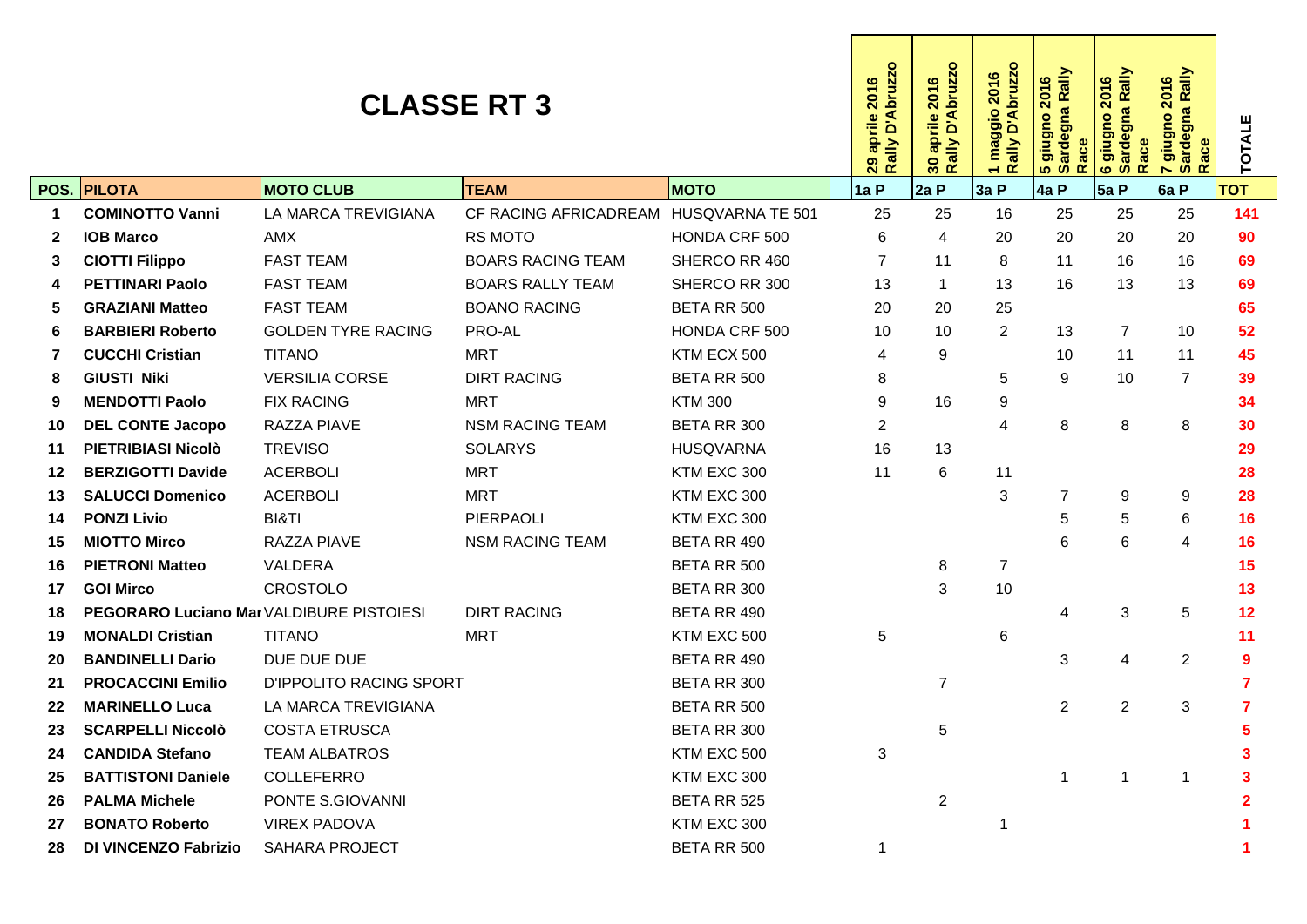|         |                             | D'Abruzzo<br>2016<br>aprile<br>Rally<br>29 | aprile 2016<br>ally D'Abruzzo<br>Rally<br>$30^{\circ}$ | maggio 2016<br>ally D'Abruzzo<br><b>Alle</b><br>$\alpha$ | Rally<br>2016<br>ardegna<br>oubnib<br>ace<br>œ<br><u>ທີ່ ທີ່</u> | Rally<br>2016<br>gna<br>oubnib<br>arde<br>而<br><b>SO</b><br>$\alpha$<br>$\bullet$ | gna Rally<br>2016<br>ougnig<br>arde<br>$\alpha$ | TOTALE |     |      |            |
|---------|-----------------------------|--------------------------------------------|--------------------------------------------------------|----------------------------------------------------------|------------------------------------------------------------------|-----------------------------------------------------------------------------------|-------------------------------------------------|--------|-----|------|------------|
|         | <b>POS. PILOTA</b>          | <b>MOTO CLUB</b>                           | <b>TEAM</b>                                            | <b>MOTO</b>                                              | 1a P                                                             | 2aP                                                                               | 3a P                                            | 4a P   | 5aP | 6a P | <b>TOT</b> |
| 1       | <b>MAURI Fabio</b>          | <b>FAST TEAM</b>                           |                                                        | YAMAHA WR 250 R                                          | 25                                                               | 25                                                                                | 16                                              | 25     | 20  | 20   | 131        |
| 2       | <b>CUSINI Aldo</b>          | <b>FAST TEAM</b>                           |                                                        | YAMAHA WR 400                                            | 16                                                               | 13                                                                                | 6                                               | 16     | 13  | 16   | 80         |
| 3       | <b>NAGOSTINIS Giancarlo</b> | CARNICO                                    | <b>NSM RACING TEAM</b>                                 | HONDA XR 400                                             | 20                                                               | 10                                                                                | 20                                              | 20     |     |      | 70         |
| 4       | <b>OLIVETTO Matteo</b>      | <b>OLD FARM RACING</b>                     |                                                        | KTM EXC 250                                              | 13                                                               | $\overline{4}$                                                                    | 8                                               | 13     | 16  | 13   | 67         |
| 5       | <b>FILOSA Ugo</b>           | <b>GOLDEN TYRE RACING</b>                  |                                                        | <b>HONDA 1000</b>                                        |                                                                  |                                                                                   |                                                 | 11     | 25  | 25   | 61         |
| 6       | <b>BARBIERI Fulvio</b>      | <b>GOLDEN TYRE RACING</b>                  | PRO-AL                                                 | HONDA CR 250                                             |                                                                  | 16                                                                                | 25                                              |        |     |      | 41         |
| 7       | <b>SALIVA Valerio</b>       | <b>CAEREVETUS</b>                          |                                                        | SUZUKI DRZ 400                                           | 11                                                               | 5                                                                                 | 9                                               |        |     |      | 25         |
| 8       | <b>DE VALLE Alessandro</b>  | <b>DOGLIANI</b>                            |                                                        | <b>KTM 950</b>                                           |                                                                  | 11                                                                                | 13                                              |        |     |      | 24         |
| 9       | <b>ALLEGRA Paolo</b>        | <b>FIRENZE</b>                             | <b>DIRT RACING</b>                                     | <b>BETA XTRAINER</b>                                     |                                                                  | 20                                                                                |                                                 |        |     |      | 20         |
| 10      | <b>CAMPIGOTTO Franco</b>    | <b>SCUDERIA DOLOMITI</b>                   |                                                        | HONDA XR 400                                             |                                                                  | $\overline{7}$                                                                    | 11                                              |        |     |      | 18         |
| 11      | <b>FIGNANI Massimiliano</b> | <b>OLD FARM RACING</b>                     |                                                        | HONDA AT 750                                             |                                                                  | 8                                                                                 | 10                                              |        |     |      | 18         |
| $12 \,$ | <b>BUDELLINI Raul</b>       | <b>MONTEFELTRO</b>                         |                                                        | <b>RIEJU MARATHON</b>                                    |                                                                  | 9                                                                                 |                                                 |        |     |      |            |
| 13      | <b>ERCOLI Eros</b>          | <b>OLD FARM RACING</b>                     |                                                        | HONDA AT 650                                             |                                                                  |                                                                                   | $\overline{7}$                                  |        |     |      |            |
| 14      | <b>PAVONI Paolo</b>         | <b>OLD FARM RACING</b>                     |                                                        | HONDA XR 600                                             |                                                                  | 6                                                                                 | $\overline{2}$                                  |        |     |      |            |
| 15      | <b>MENICHINI Marco</b>      | <b>VALDERA</b>                             |                                                        | <b>BETA RR 50</b>                                        |                                                                  | 2                                                                                 | 4                                               |        |     |      |            |
| 16      | <b>PELLETTI Maurizio</b>    | <b>FOLIGNO</b>                             |                                                        | YAMAHA WR 250R                                           |                                                                  | 3                                                                                 | 3                                               |        |     |      |            |
| 17      | <b>FANTAUZZI Roberto</b>    | <b>COLLEFERRO</b>                          | <b>TEAM PIERPAOLI</b>                                  | YAMAHA TT 600                                            |                                                                  |                                                                                   | 5                                               |        |     |      |            |
| 18      | <b>FERRARIS Niccolò</b>     | VALLESCRIVIA                               |                                                        | <b>BETA RR 50</b>                                        |                                                                  |                                                                                   |                                                 |        |     |      |            |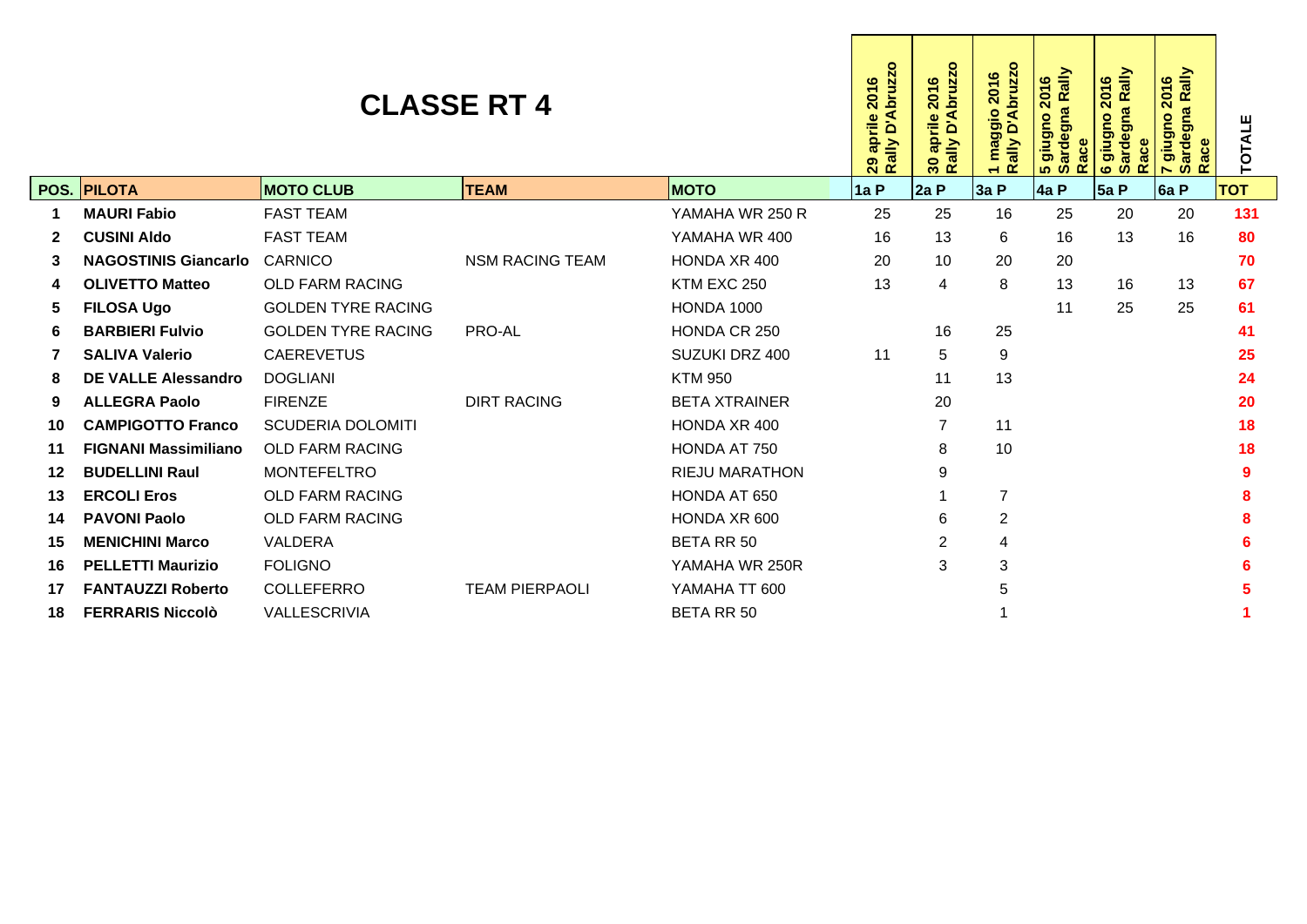|              |                           | Rally D'Abruzzo<br>29 aprile 2016 | $\mathbf{o}$<br>D'Abruzz<br>2016<br>aprile<br>Rally<br>30 | <b>Abruzzo</b><br>2016<br>maggio<br><u>ۃ</u><br><b>VIIe</b><br>œ<br>$\overline{\phantom{0}}$ | 5 giugno 2016<br>Sardegna Rally<br>2016<br>Race | ardegna Rally<br>2016<br>oubnib<br>Race<br>ဖေဖ | <mark>7 giugno 2016</mark><br>Sardegna Rally<br>2016<br>ace<br>$\alpha$ | <b>TOTALE</b> |     |      |              |
|--------------|---------------------------|-----------------------------------|-----------------------------------------------------------|----------------------------------------------------------------------------------------------|-------------------------------------------------|------------------------------------------------|-------------------------------------------------------------------------|---------------|-----|------|--------------|
|              | POS. PILOTA               | <b>MOTO CLUB</b>                  | <b>TEAM</b>                                               | <b>MOTO</b>                                                                                  | 1a P                                            | 2aP                                            | 3a P                                                                    | 4a P          | 5aP | 6a P | <b>TOT</b>   |
| 1            | <b>RINALDI Roberto</b>    | <b>SIMONCINI RACING</b>           |                                                           | BETA RR 390                                                                                  |                                                 |                                                |                                                                         | 25            | 25  | 25   | 75           |
| $\mathbf{2}$ | <b>ARCANGIOLI Daniele</b> | CALABRIAENDURO                    |                                                           | <b>HUSABERG FE450</b>                                                                        |                                                 | 25                                             | 25                                                                      |               |     |      | 50           |
| 3            | <b>FARINA Juri</b>        | <b>UMBRIA</b>                     |                                                           | HUSQVARNA TE 510                                                                             | 25                                              | 16                                             | 9                                                                       |               |     |      | 50           |
| 4            | <b>SCHIARATURA Nicola</b> | <b>ACERBOLI</b>                   |                                                           | BETA RR 350                                                                                  |                                                 | 20                                             | 16                                                                      |               |     |      | 36           |
| 5            | <b>RUBEGNI Niko</b>       | <b>UMBRIA</b>                     |                                                           | YAMAHA 450                                                                                   | 13                                              | 8                                              | 10                                                                      |               |     |      | 31           |
| 6            | <b>STANZIONE Diego</b>    | <b>WLAMOTO.COM</b>                |                                                           | HONDA CRF 300                                                                                |                                                 | $\overline{7}$                                 | 20                                                                      |               |     |      | 27           |
| 7            | <b>CAPELLI Stefano</b>    | <b>ELITRANS</b>                   |                                                           | KTM EXC 450                                                                                  | 11                                              |                                                | 11                                                                      |               |     |      | 22           |
| 8            | <b>BOILA Daniele</b>      | <b>ENDURO FRATTA OFF ROAD</b>     |                                                           | BETA RR 390                                                                                  | 16                                              | 5                                              |                                                                         |               |     |      | 21           |
| 9            | <b>GIGLIOTTI Alessio</b>  | <b>UMBRIA</b>                     |                                                           | YAMAHA WRF 450                                                                               | 20                                              |                                                |                                                                         |               |     |      | 20           |
| 10           | <b>MERLI Ivan</b>         | <b>ENDURO FRATTA OFF ROAD</b>     |                                                           | BETA RR 300                                                                                  |                                                 | 11                                             | 8                                                                       |               |     |      | 19           |
| 11           | <b>BISI Claudio</b>       | <b>FAST TEAM</b>                  |                                                           | BETA RR 400                                                                                  |                                                 | 9                                              | $\overline{7}$                                                          |               |     |      | 16           |
| 12           | <b>FANETTI Matteo</b>     | <b>PANTERA</b>                    |                                                           | BETA RR 390                                                                                  |                                                 | $\overline{1}$                                 | 13                                                                      |               |     |      | 14           |
| 13           | <b>CECILI Federico</b>    | <b>ENDURO FRATTA OFF ROAD</b>     |                                                           | HONDA CRF 450                                                                                |                                                 | 13                                             |                                                                         |               |     |      | 13           |
| 14           | <b>MENICHINI Luca</b>     | VALDERA                           |                                                           | HONDA CRF 250                                                                                |                                                 | 10                                             | 3                                                                       |               |     |      | 13           |
| 15           | <b>GOLZI Enrico</b>       | <b>ELITRANS</b>                   |                                                           | HUSABERG 390                                                                                 | 8                                               |                                                | 5                                                                       |               |     |      | 13           |
| 16           | <b>PASQUALETTI Piero</b>  | VALDERA                           |                                                           | <b>FANTIC CABALLERO 125</b>                                                                  | 10                                              |                                                |                                                                         |               |     |      | 10           |
| 17           | <b>ROSSINI Fabio</b>      | <b>FAST TEAM</b>                  |                                                           | <b>KTM 450</b>                                                                               | 9                                               |                                                |                                                                         |               |     |      | 9            |
| 18           | <b>CINIELLO Pasquale</b>  | <b>SCAG VALCUVI</b>               |                                                           | KTM EXC 250                                                                                  |                                                 | 6                                              | $\overline{c}$                                                          |               |     |      |              |
| 19           | <b>VILLA Manuel</b>       | AMX                               |                                                           | HUSQVARNA TE 250                                                                             | $\overline{7}$                                  |                                                |                                                                         |               |     |      |              |
| 20           | <b>FACCIO Marco</b>       | <b>BELLINZAGO</b>                 |                                                           | <b>HUSABERG FE 501</b>                                                                       |                                                 |                                                | 6                                                                       |               |     |      |              |
| 21           | <b>PARCA Simone</b>       | <b>DELLA FUTA</b>                 |                                                           | BETA RR 450                                                                                  | 6                                               |                                                |                                                                         |               |     |      |              |
| 22           | <b>FABIANI Sandro</b>     | <b>ACERBOLI</b>                   |                                                           | KTM EXC 450                                                                                  |                                                 |                                                | 4                                                                       |               |     |      |              |
| 23           | <b>BENVENUTI Franco</b>   | <b>COLLEFERRO</b>                 | <b>TEAM PIERPAOLI</b>                                     | <b>BETA 510</b>                                                                              |                                                 | 4                                              |                                                                         |               |     |      |              |
| 24           | <b>CARLETTI Alberto</b>   | <b>MINCIO</b>                     |                                                           | <b>KTM 400</b>                                                                               |                                                 | 3                                              | 1                                                                       |               |     |      |              |
| 25           | <b>GOVI Davide</b>        | <b>CROSTOLO</b>                   |                                                           | BETA RR 400                                                                                  |                                                 | 2                                              |                                                                         |               |     |      | $\mathbf{2}$ |